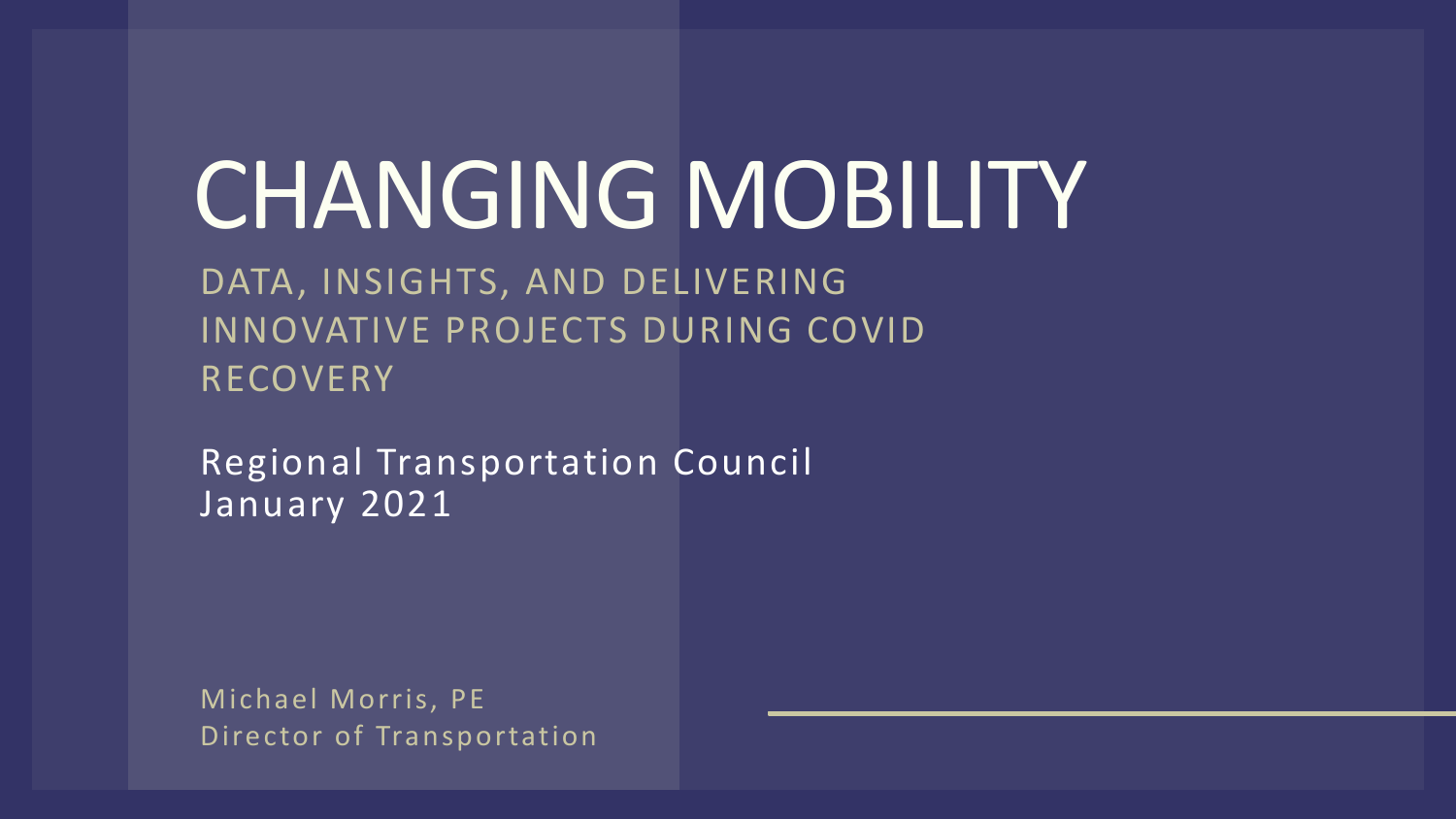### TRAVEL BEHAVIOR BY MODE

Bicycle/Pedestrian (+42%, November)

Freeway Volumes (-9%, November) Toll Road (-18.5%, October) Airport Passengers (-43%, October) Transit Ridership (-50%, November)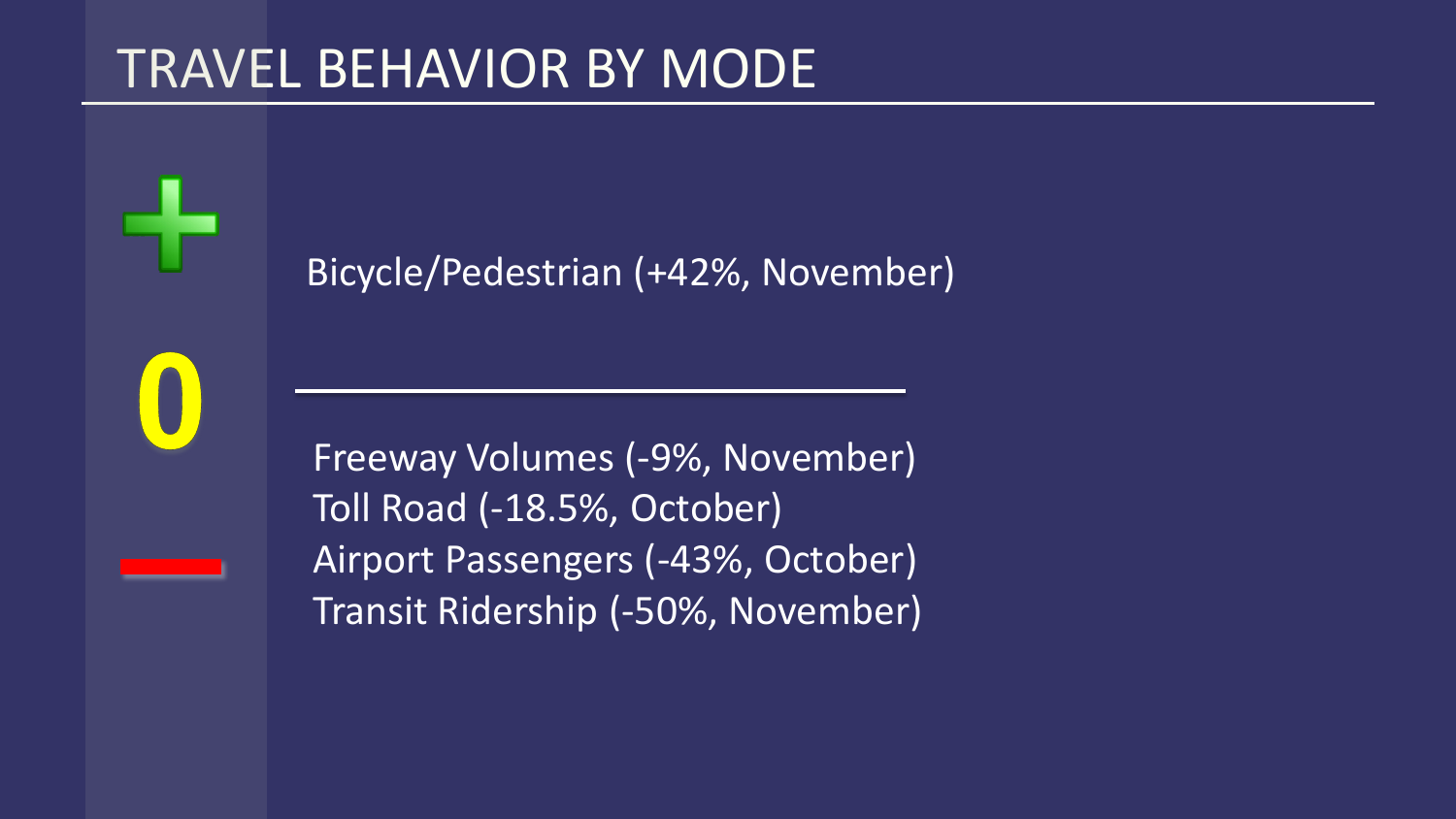### **TRANSIT** IMPACTS Weekday Ridership -27% -59% -55% -54% -55% -57% -57% -56% -50% Mar Apr May June Jul Aug Sep Oct Nov

#### Passenger Decrease : 2019 vs 2020

Source: DART, DCTA, and Trinity Metro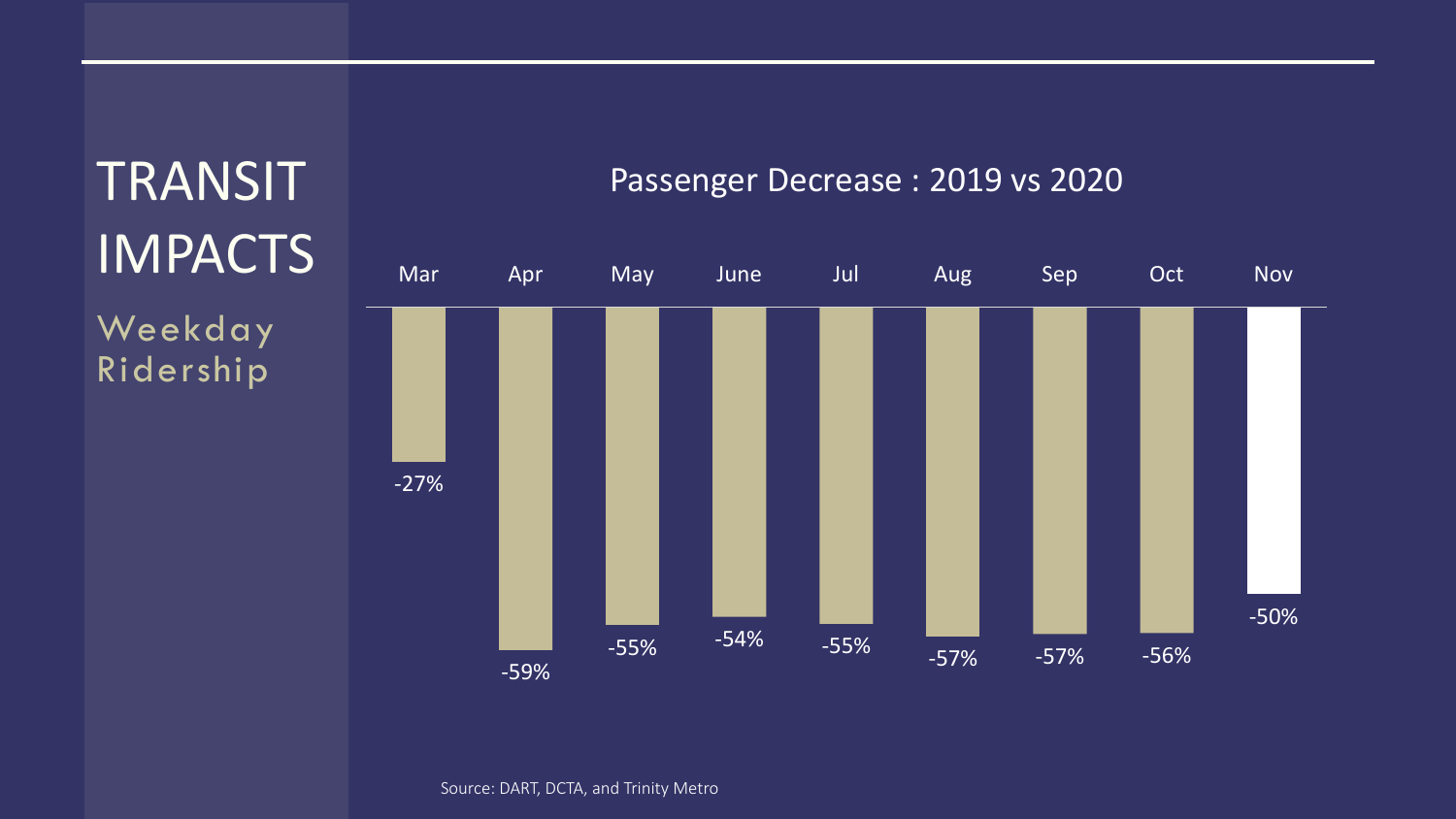### FINANCIAL IMPLICATIONS

Motor Vehicle Sales and Rental Tax (2.7%, December) Transit Sales Tax Allocations (0.34%, September)

Sales Tax (-5%, December) Motor Fuel Tax (-10.6%, December)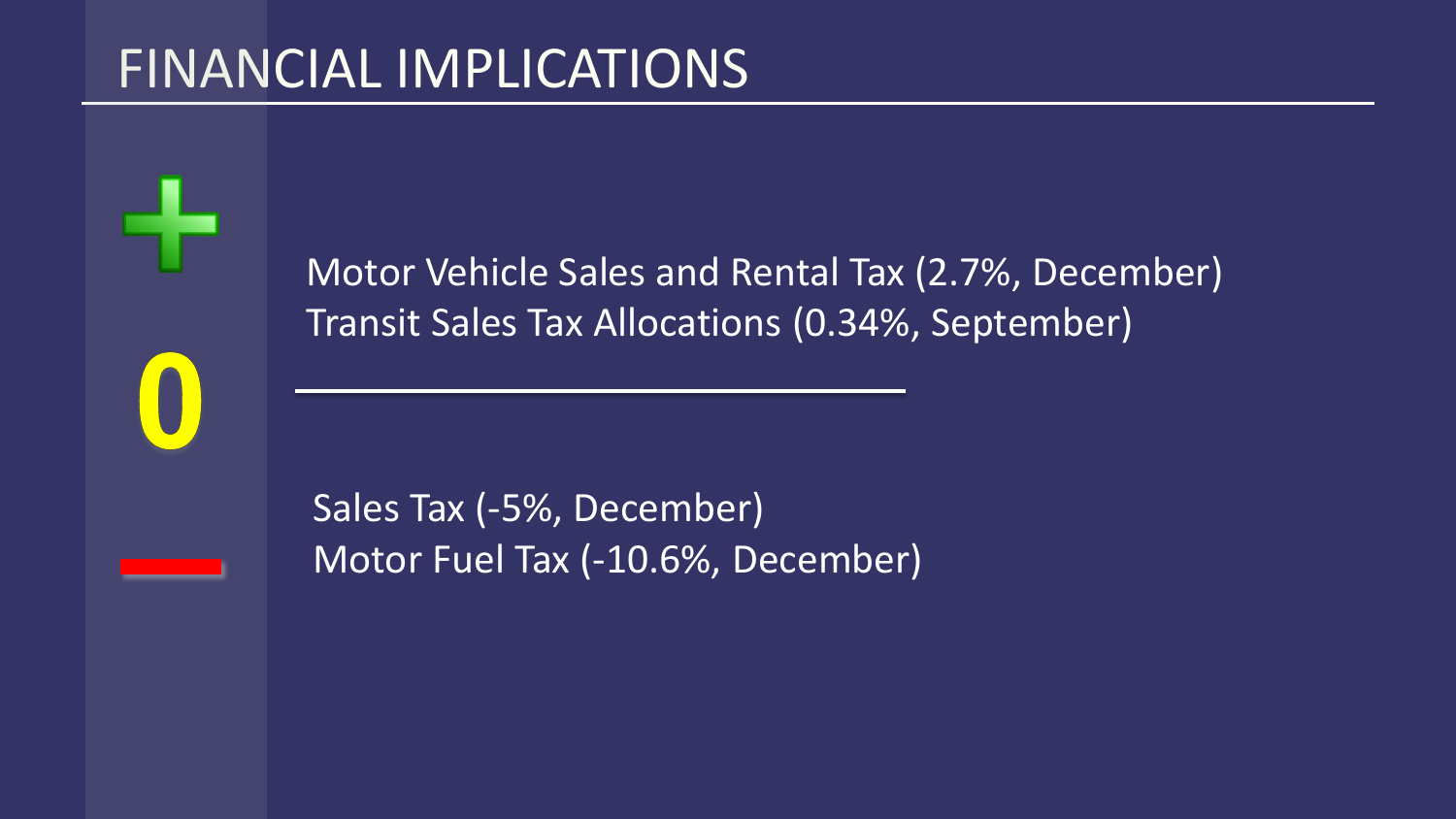# October 2019 to October 2020 Construction Cost Changes

Monthly Average Construction Cost Changes (Letting Low Bid vs. Sealed Engineer's Est.)



Sources: TxDOT Connect and Monthly TxDOT Letting Reports

Notes: Does not include CSJ 2266-02-151; Includes grouped and non-grouped projects; Includes Dallas and Fort Worth District data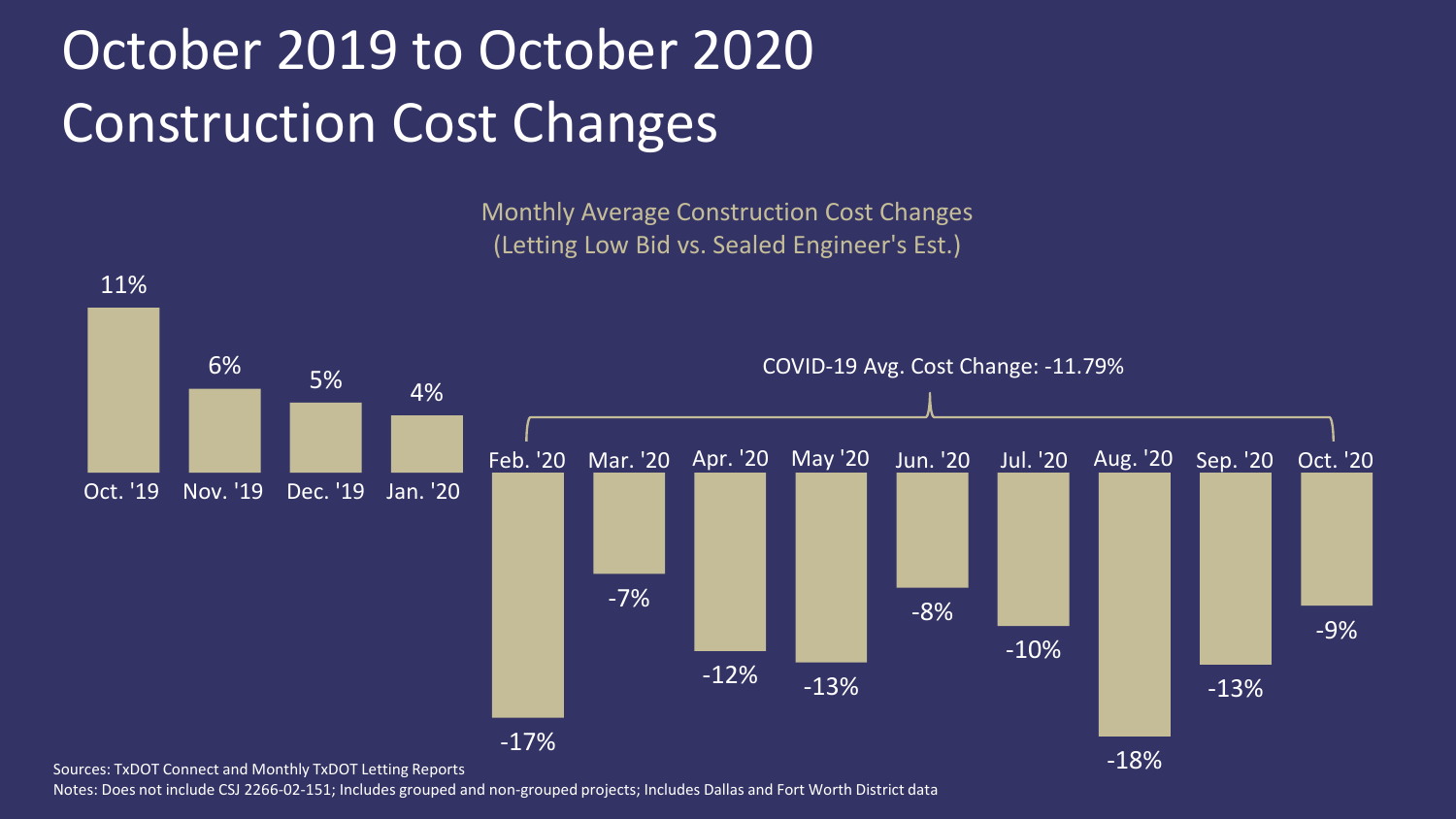

### CANDIDATE PROJECTS

High Speed Rail: Dallas to Houston High Speed Rail: Dallas to Fort Worth Autonomous Transit (Tarrant, Midtown) Technology (Freeway Induction Loops) State Highway 183 (Section 2E+) Y Connector (IH820/IH20) COVID-19 #00X Program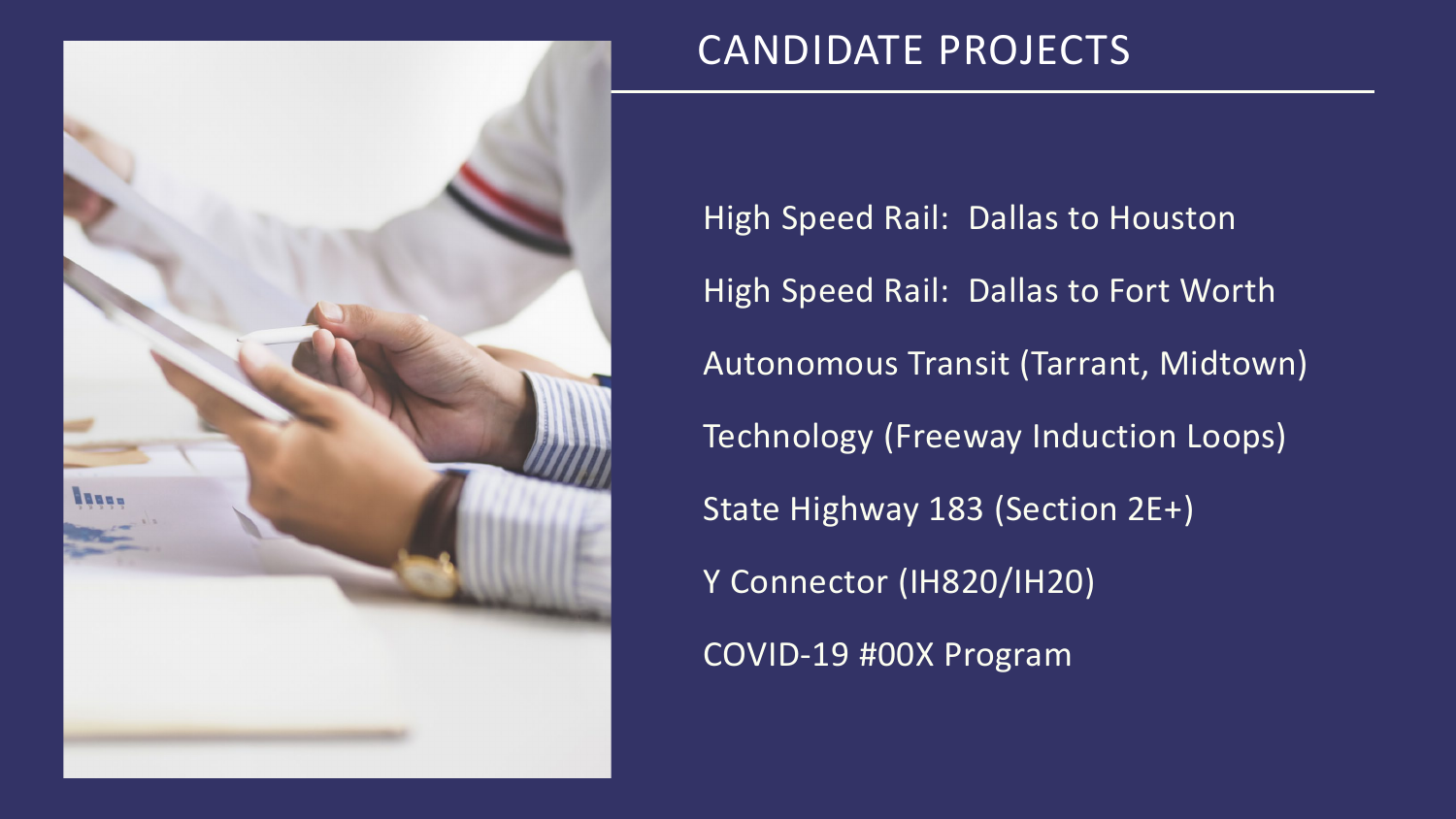# **LEGISLATIVE UPDATE**



Rebekah Hernandez, NCTCOG Regional Transportation Council January 14, 2021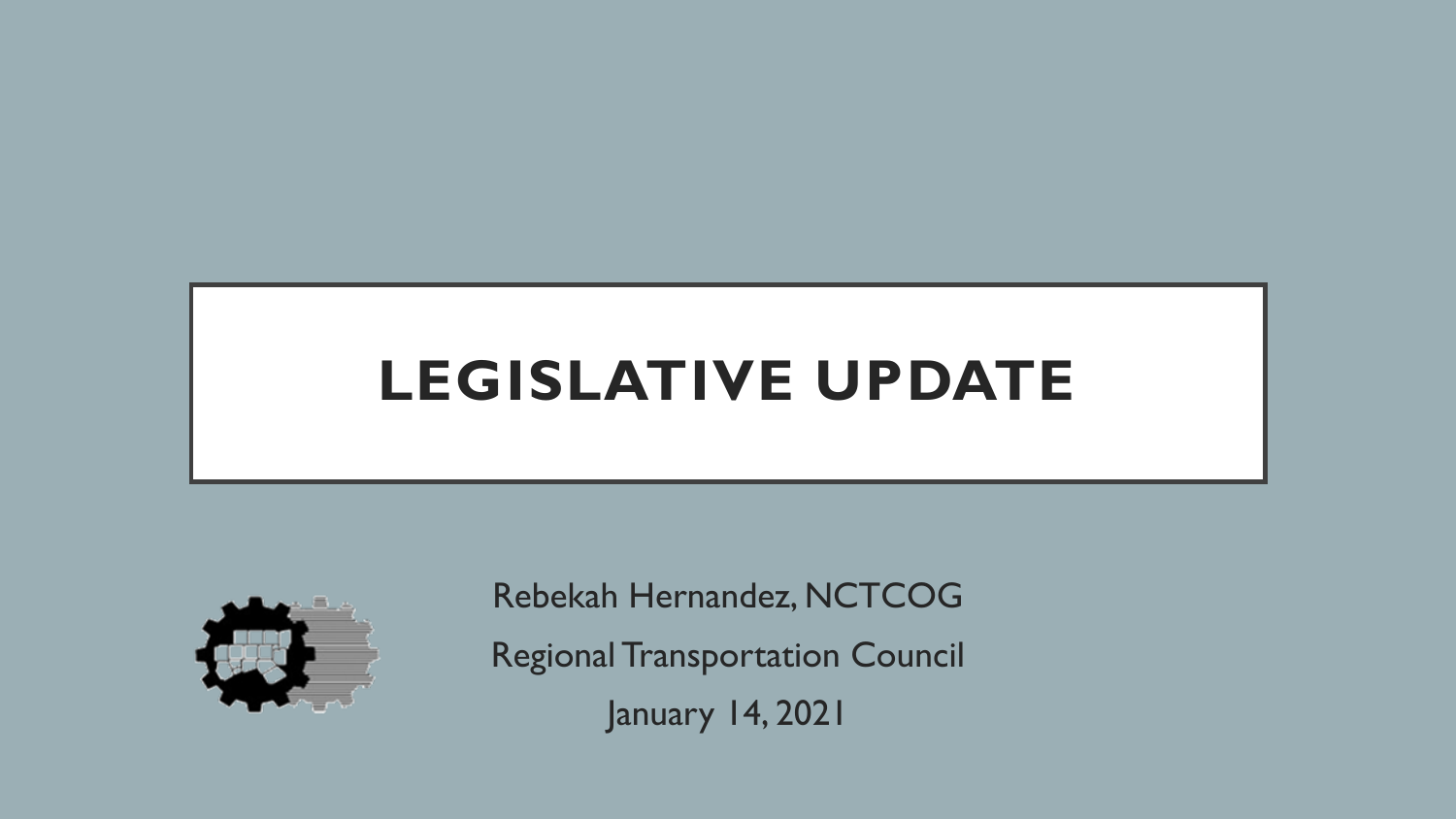# FEDERAL UPDATE

**FY2021 Appropriations and new COVID-19 Stimulus Relief bill signed into law**

- Provides \$3.7 trillion in funding all twelve annual appropriations bills and COVID relief
- \$25.3 billion for USDOT, funding levels are as prescribed by the FAST Act extension
- BUILD grants funded at \$1 billion
- \$10 billion for State DOTs to be administered as STBG funds (15% for MPOs)
- \$14 billion for public transit providers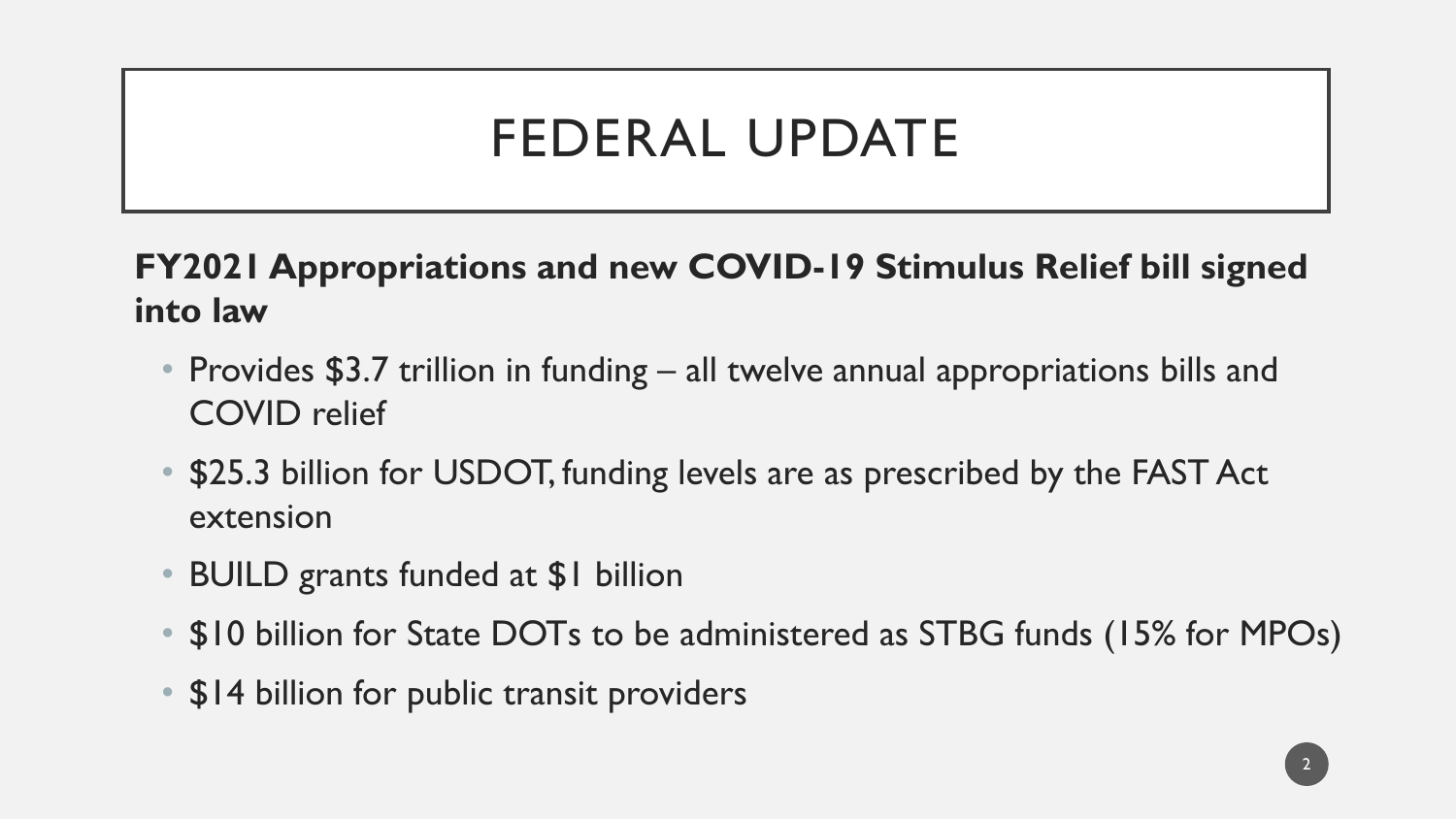# FEDERAL UPDATE

### **117th Congressional Session began January 3**

- FAST Act one-year extension expires September 30, new infrastructure bill is an early priority
- New USDOT Secretary of Transportation Buttigieg, requires Senate confirmation
- New committee chairmen and ranking minority members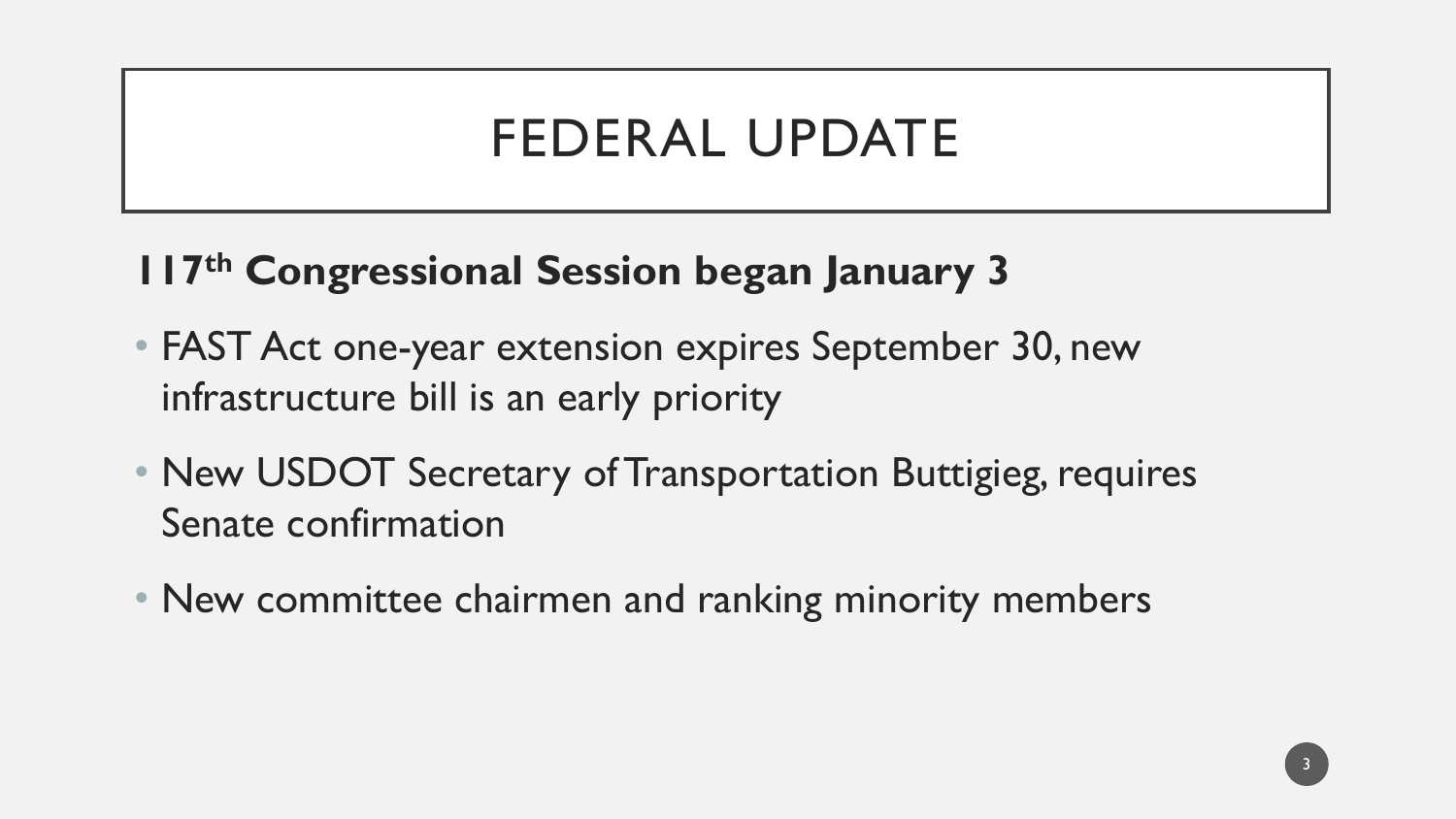# TEXAS LEGISLATURE

### **87<sup>th</sup> Texas Legislature convened January 12**

- Representative Dade Phelan elected Speaker of the House
- Budget: Comptroller's Biennial Revenue Estimate
- Safety protocols
- Upcoming: New House and Senate rules
- Bill filing continues through March 12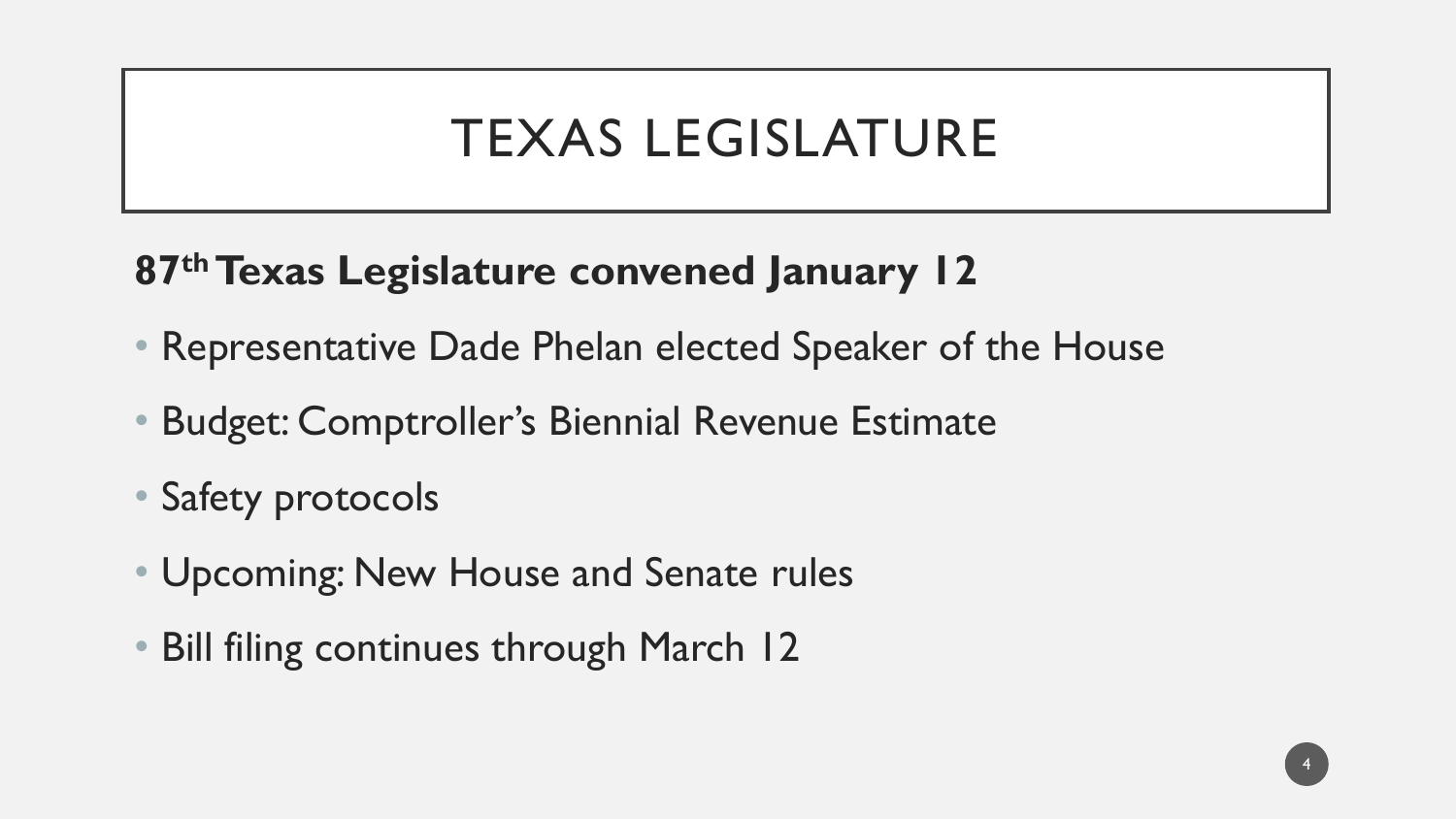# TEXAS LEGISLATURE

### **Texas Comptroller Biennial Revenue Estimate FY22-23**

- Estimated \$112.5 billion in revenue available for general-purpose spending during the 2022-23 biennium, 0.4 percent decrease from FY20-21
- Rainy Day Fund balance is expected to be \$11.6 billion at the end of FY22-23
- Transportation Revenue State Highway Fund:

**Prop 1**: Estimated \$2.3 billion transfer expected from Oil & Gas Severance Taxes for the biennium

**Prop 7:** Projected \$61 million transfer from Motor Vehicle Sales Tax for the biennium, full \$5 billion transfer expected from State Sales Tax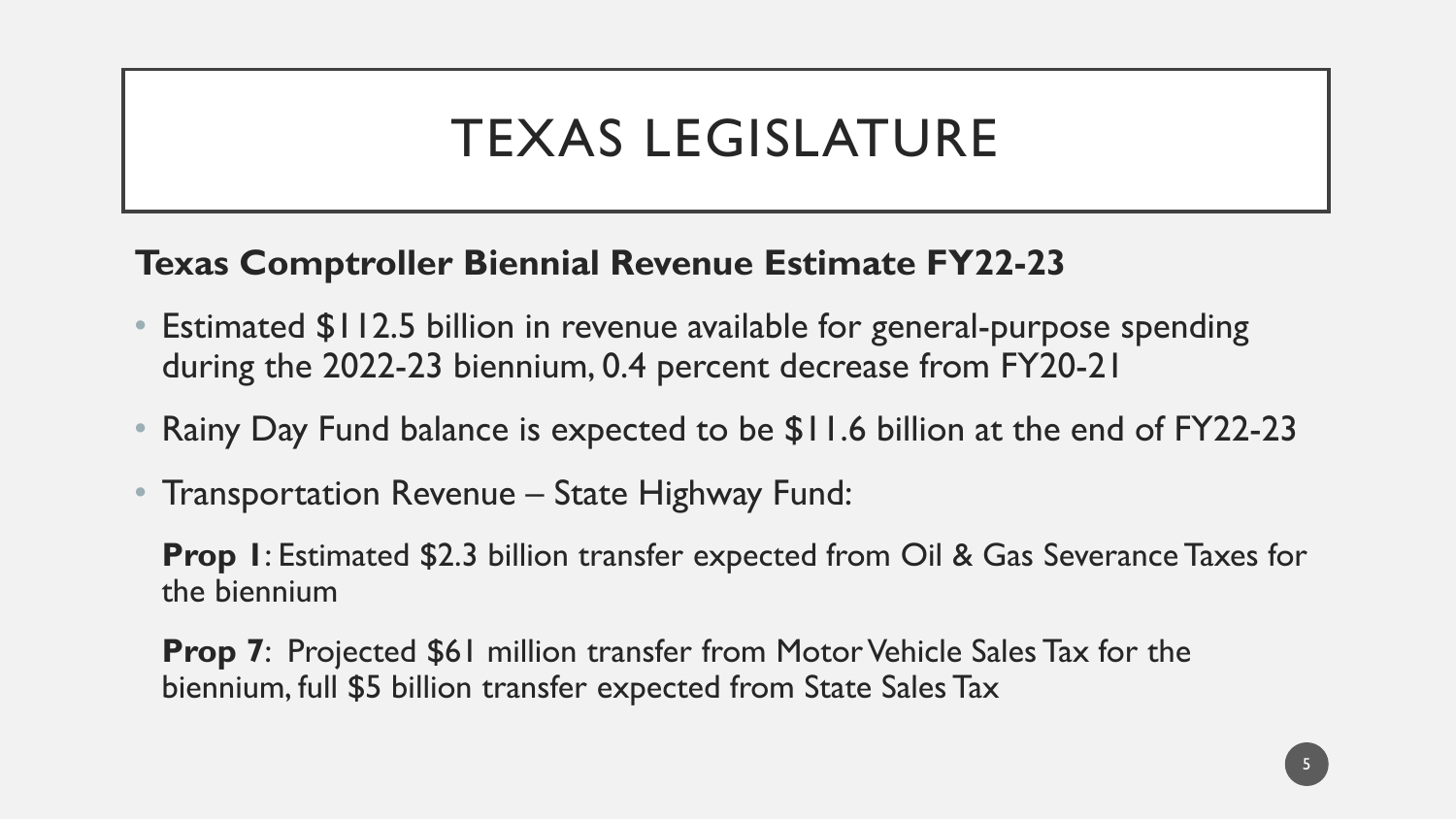# TEXAS LEGISLATURE

### **Bill Topics of Interest**

- Transportation Funding Gas Tax, Alternative Fuel Vehicle Fee
- Safety Cell Phones, Speed Limits, Bicycle/Pedestrian
- High-Speed Rail
- Air Quality Alternative Fuels, Energy

Fewer transportation related bills filed compared to previous sessions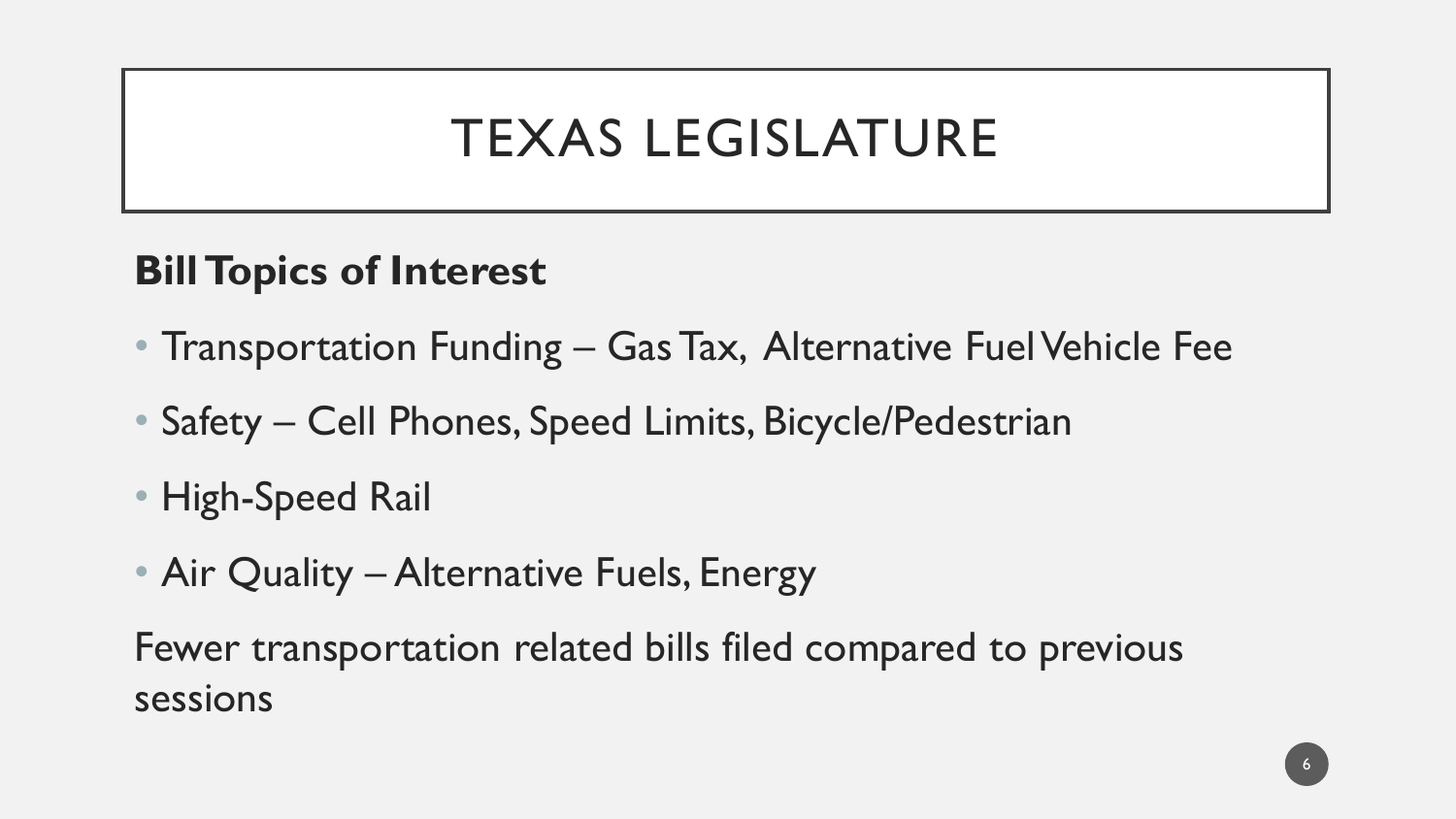# CONTACT INFORMATION

#### **Amanda Wilson**

Program Manager (817) 695-9284 awilson@nctcog.org

#### **Nicholas Allen**

Communications Coordinator (817) 704-5699 nallen@nctcog.org

#### **Rebekah Hernandez**

Communications Supervisor (682) 433-0477 rhernandez@nctcog.org

**Kyle Roy** Communications Coordinator (817) 704-5610 kroy@nctcog.org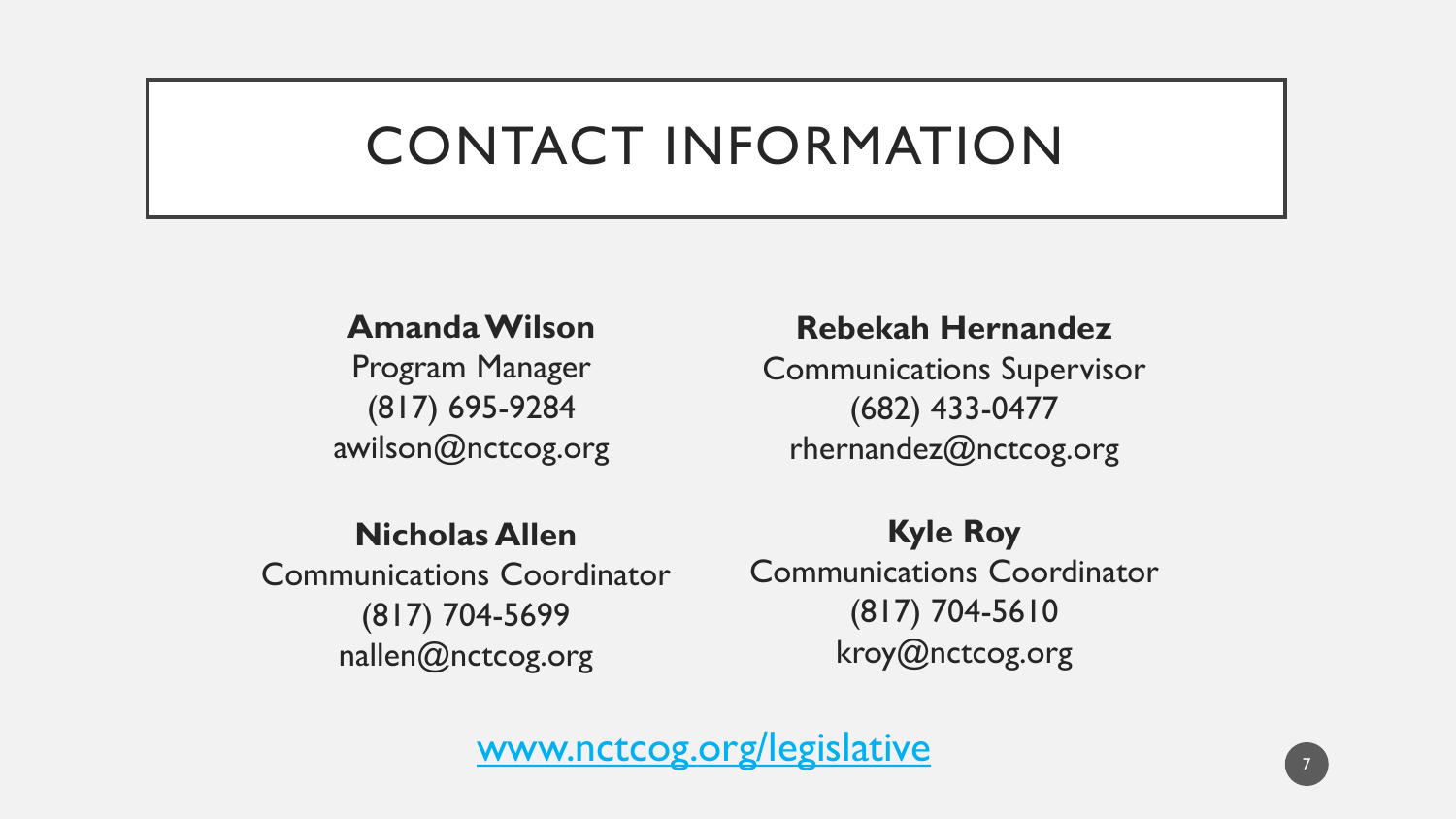# **2021 TOP 10 TRANSPORTATION TECHNOLOGY INITIATIVES: RECENT PRESENTATIONS**

Regional Transportation Council

January 14, 2021

Michael Morris, P.E.

Director of Transportation

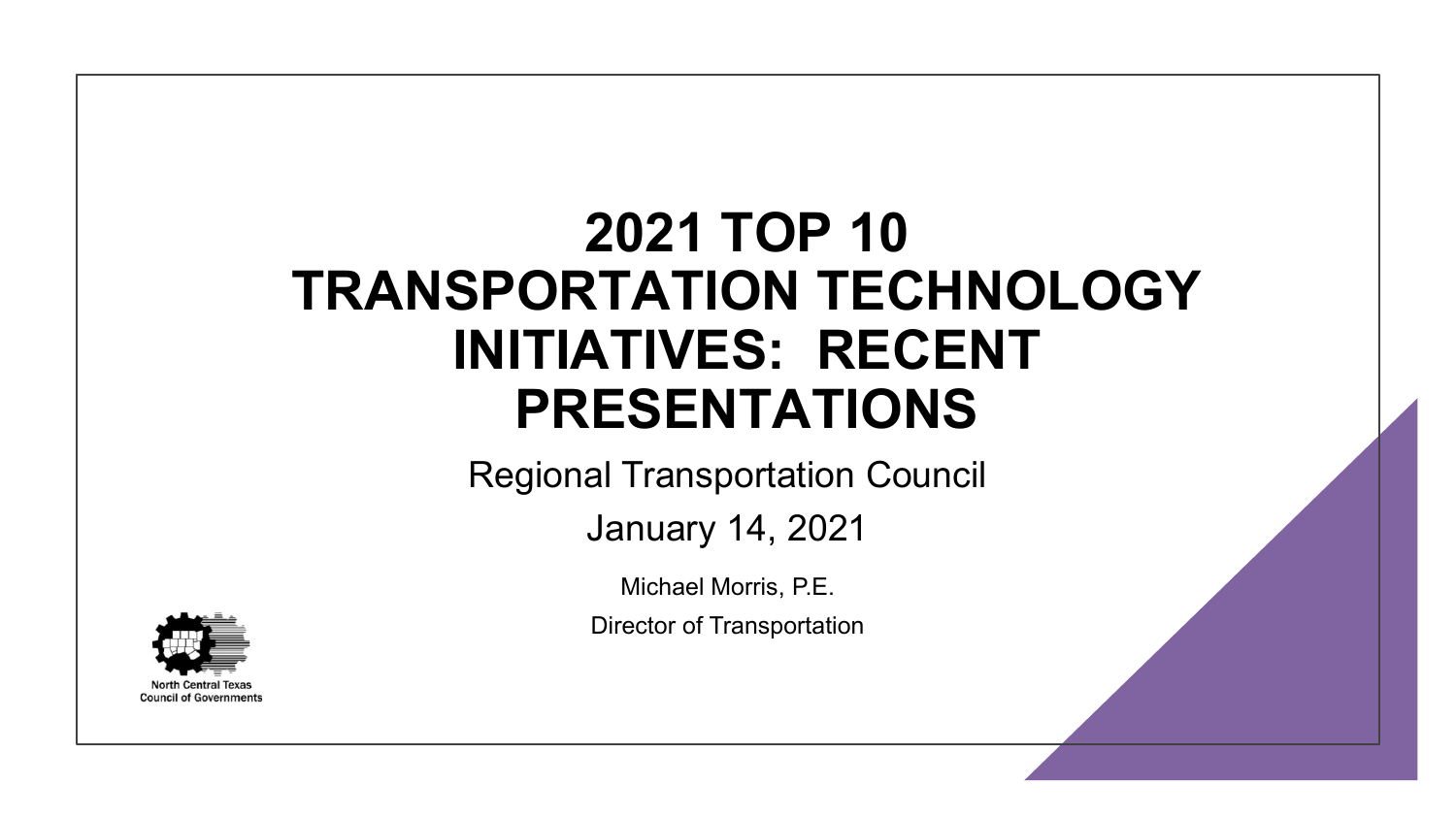### **TRANSPORTATION TECHNOLOGY PROJECTS FOR 2021**

**(Pick One to Adopt) (Are They at Risk?)**

- 1) Internet For All (Education, Food Deserts)
- 2) Dynamically Priced Managed Lanes (Section 2E, 5G)
- 3) High-Speed Rail (Fort Worth, Arlington, Dallas, Houston)
- 4) Unmanned Aircraft System (Bell +)
- 5) Autonomous People Mover (Tarrant, Arlington to DFW Airport)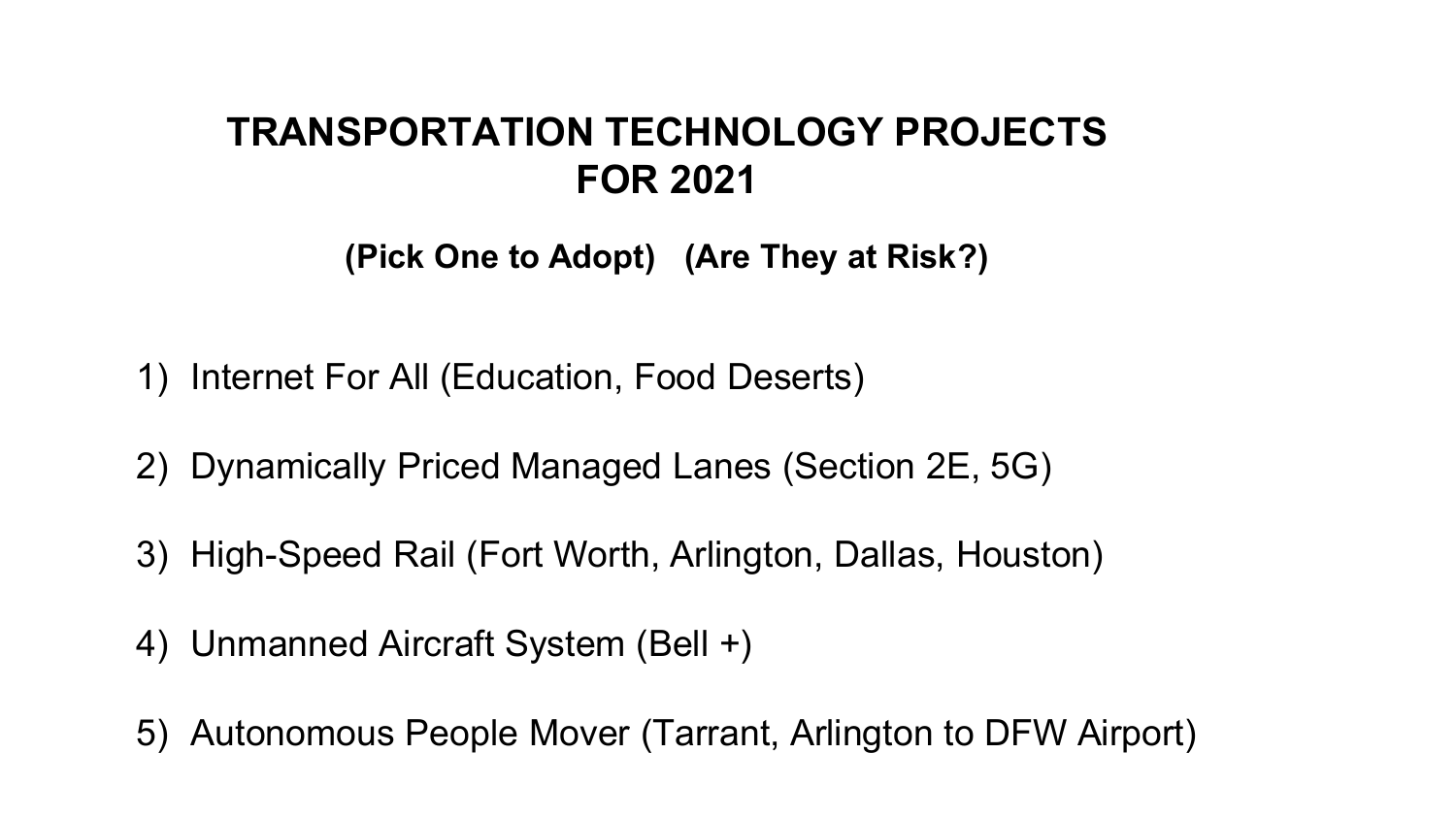### **TRANSPORTATION TECHNOLOGY PROJECTS FOR 2021**

**(Pick One to Adopt) (Are They at Risk?)**

- 6) IH 30 Next Generation Freeway Design
- 7) Toyota/GM (Hydrogen Fuel Cell/Electric)
- 8) Autonomous Heavy-Duty Vehicles
- 9) Alliance Mobility Innovation Zone (Hillwood)
- 10) Induction Loop in Pavement for Electric Vehicles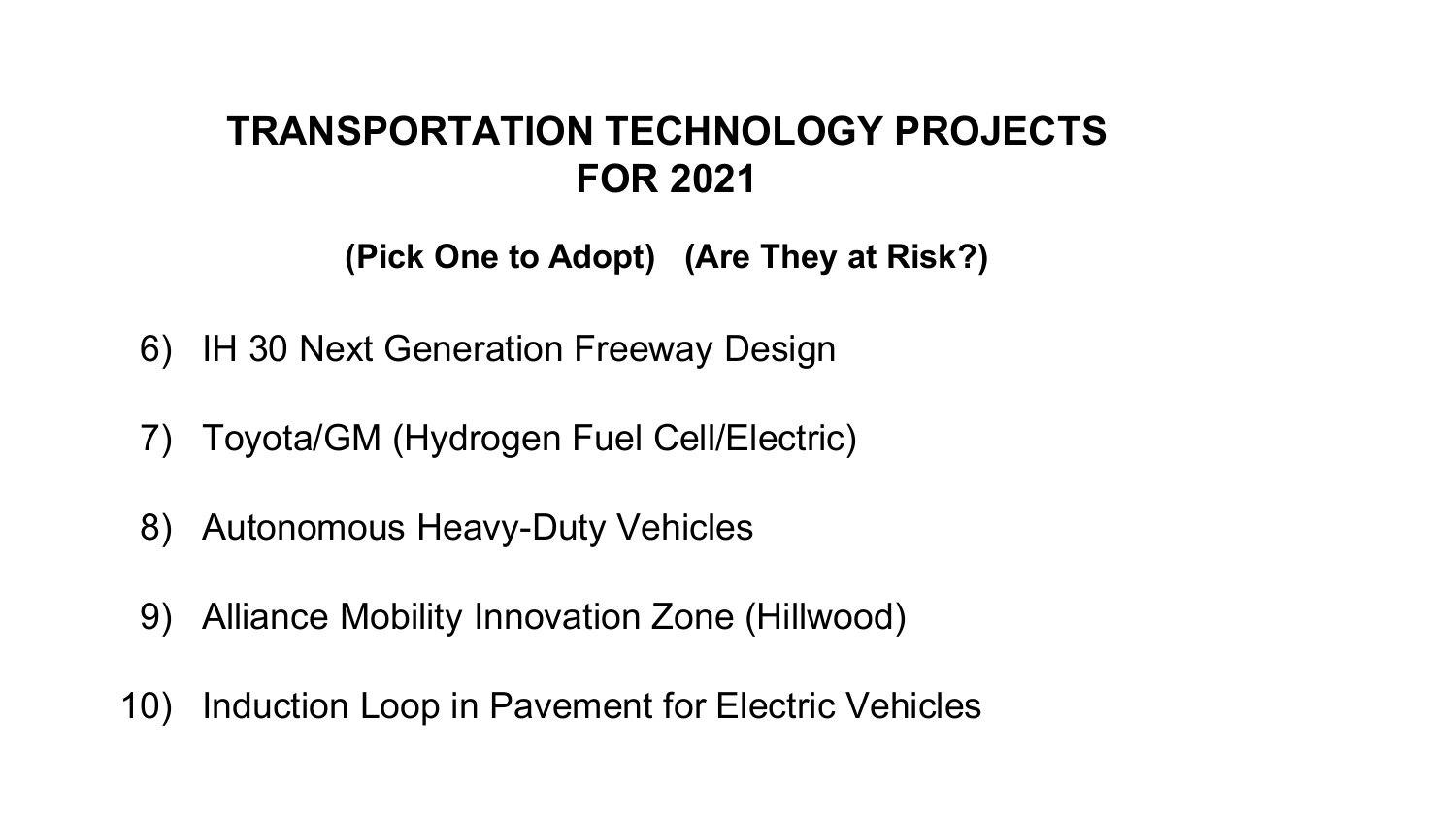### **DALLAS-FORT WORTH MIRACLE: FOUR (RTC) PROGRAMS**